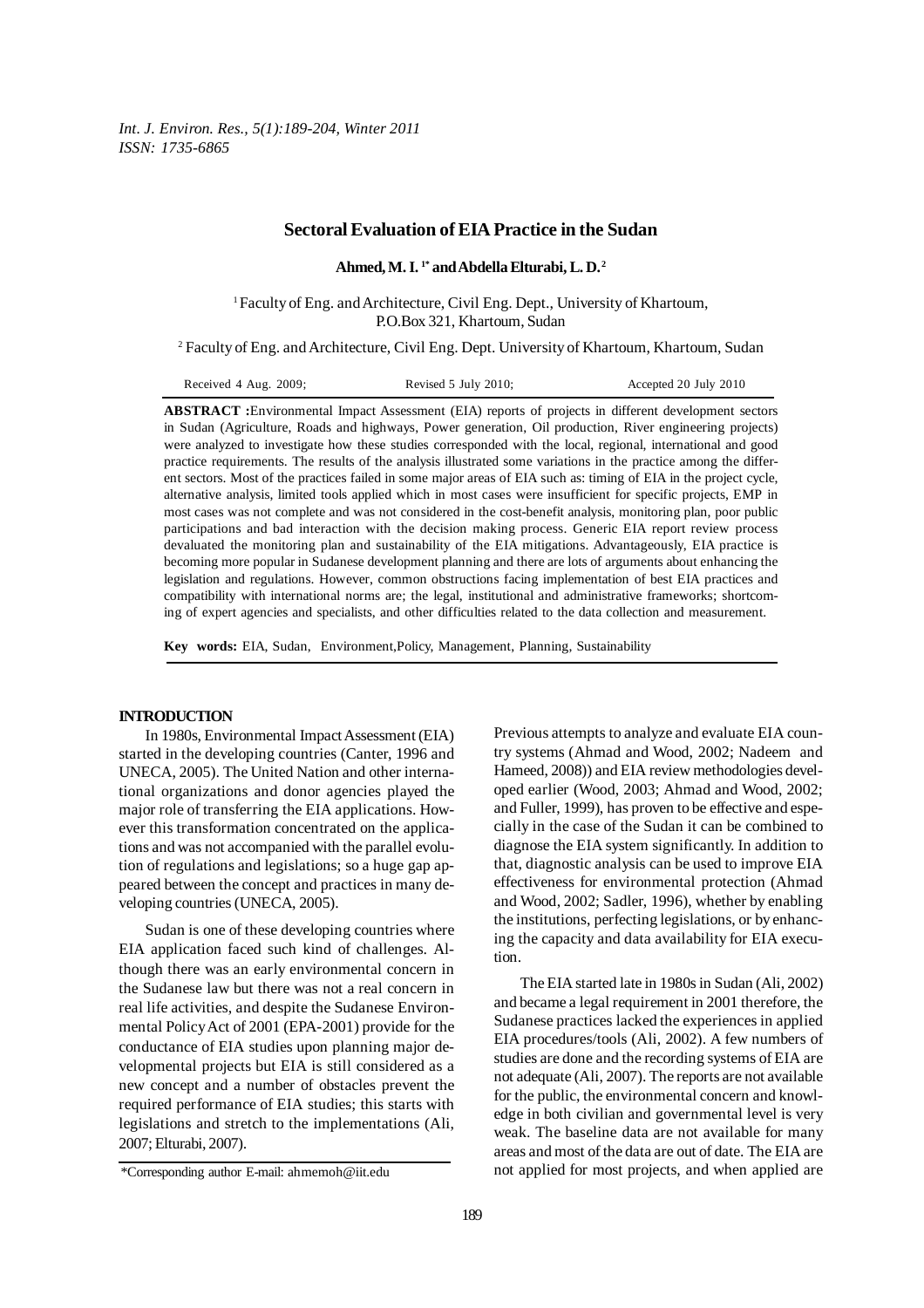concentrated in some sectors, and generally not started with the planning stages. The implementation of the EIA studies recommendations are not guaranteed since the monitoring systems of EIA are not established in Sudan. On the other hand the legal work is in its early steps, where regulations or guidelines that state the monitoring and reporting procedures are not available or not clear. Few institutions and companies started to lead the EIA work; these institutions generally depend on international guidelines, nevertheless they play a great role in improving the EIA practices and research situations in Sudan (Elturabi, 2007).

In the Sudan, currently, there is a lack capacity, weak institutional, organizational, and legal framework, in the field of EIA (Ali, 2007). Plans are needed to upgrade the capacity, improve institutional, organizational, and legal framework, and furthermore to improve the current EIA legislation and produce guidelines, leading to better practice and environmental conservation and protection. Obviously, in the long term, this process will synergize, harmonize and link with legislation of countries sharing common environmental resources (such as the Nile basin countries), donors, and with the international community at large.

Many efforts attempted to analyze the institutional, legislative status of the Sudan with regard to the environmental management of various development projects (UNEP, 2007, 2006; Ali, 2007). A considerable portion of these studies was carried within NGOs and donors' capacity for various projects (UNEP, 2006, 2007). Although the role of regional, national and community level organizations and institutions in environmental protection and sustainability is critical, but this role is currently limited by weak capacities and weak linkages. The contribution of national institutions in developing policies, systems, and regulations for environmental management have been held back because of the political adjustments to achieve peace and address national and international issues and because of lack of capacity. Many institutional gaps have been attempted to be filled by the World Bank (WB), United Nations (UN), and other national and international Non-Governmental Organizations (NGOs). The experience of these agencies affords a resource that could be harnessed for the environmental management of development projects in the Sudan. Main findings of these studies are (Ali, 2007; Elturabi, 2007; UNEP, 2006, 2007):

- Lack of EIA guidelines to objectively assess the impacts of development projects.
- Lack of EIA review methodology to objectively assess the EIA report quality.

This paper aims at diagnosing the practice of the EIA process enshrined in the Sudanese legal and institutional framework for environmental management of development projects.

## **MATERIALS & METHODS**

The methodology adopted here is essentially EIA report review according to selected criteria. However, since the quality of the EIA is strongly dependent on the institutional and legal EIA framework strength, the legislation and institutional EIA framework in the Sudan was reviewed and supplemented with informal/ unstructured interviews. Field surveys to acquire data on EIA reports were conducted at the Higher Council for Environment and Natural Resources (HCENR) of the Sudan and at consulting firms known to conduct EIAs mainly in the Sudanese capital Khartoum. Overall the evaluation methodology used here followed to a great extent the methodology developed by Wood (2003); Ahmad and Wood (2002); and Fuller (1999).

As there is an absence of Sudanese EIA guidance, the international and/or regional guidelines were used in this study (section 2.3 below); to verify the reliability, performance and effectiveness of the EIAs, further more the use of international guidelines can be viewed as a gap identification practice towards harmonized Sudanese EIA guidelines with regional and/or international guidelines.

Selected EIA reports (12 reports) covering the most important development sectors in Sudan which are also the most effective sectors on Sudanese development and environmental quality (Oil exploration, Agriculture, Power generation, Roads and Highways, and River Engineering sectors) were critically reviewed. EIA studies were collected from different areas which could be pointed as follows:

1. Statistics as well as some EIA reports were collected from the HCENR.

 2. Some studies were collected from one of the members of the team work.

 3. Some studies were available in specific web-sites. It is evident that the quality of an EIA depends to a large extent on the existence of a strong institutional and legislative framework it is therefore, evident that review of the Sudanese legislative and institutional EIA framework is required for a clear understanding of the EIA review results. The role of international organizations and agreements is also investigated since, in many ways, they fill the gaps in the institutional and legislative environmental management framework Since there an absence of local guidelines the EIA reports in each sector were analyzed based on the international guidelines and requirements these guidelines includes: WB (WB, 1999), European Union (EC, 1999), African Development Bank (ADB, 2001) and FAO Agricultural EIA guidelines (FAO, 1995). These guidelines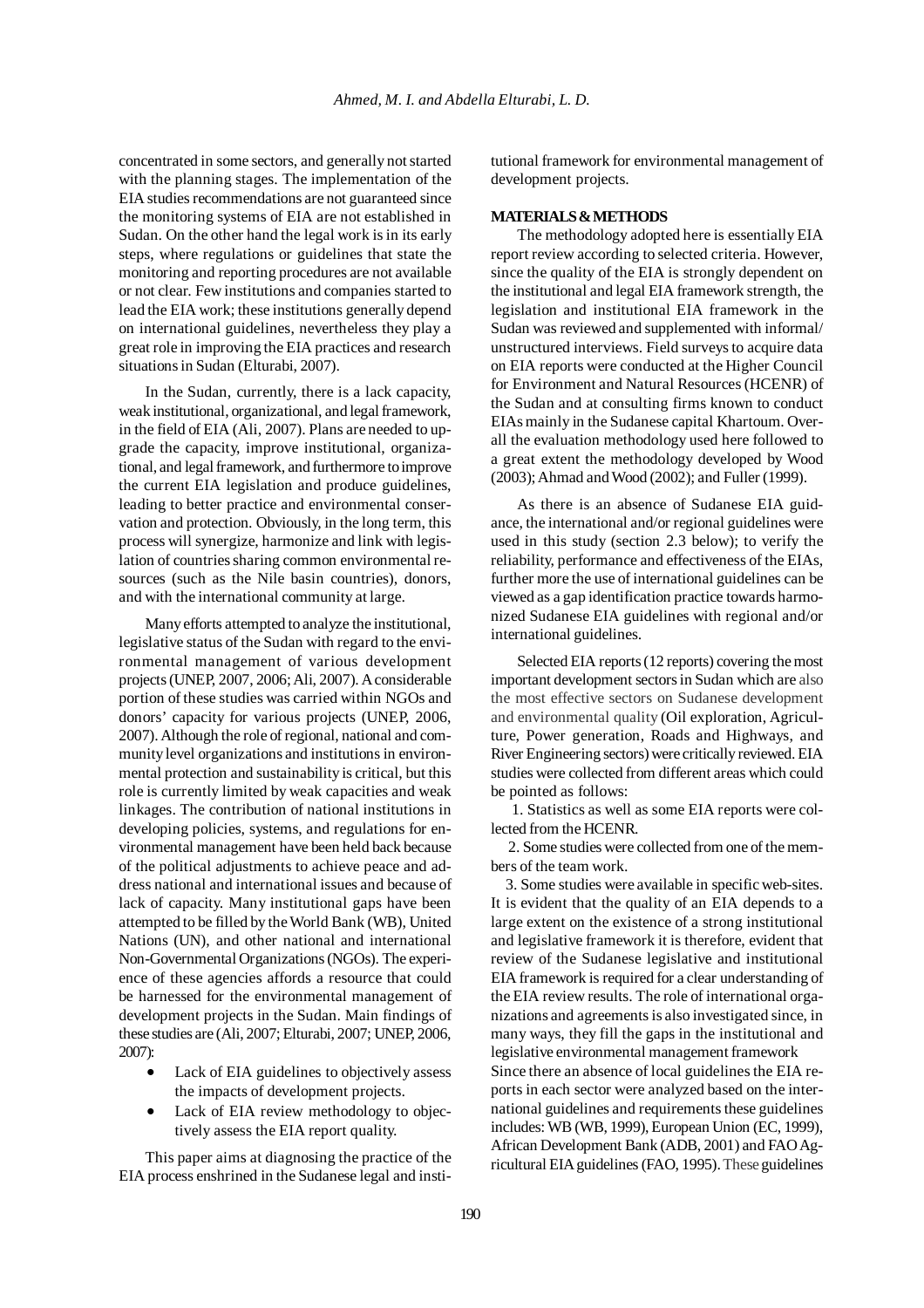were selected because of their wide use; furthermore they have strong connection with Sudanese applications and funding relationships.

A checklist for reviewing the EIA reports has also been developed according to the current legislation and international practice. The checklist has been influenced by two other checklists (Nadeem and Hameed 2008; Lee and Colley 1990; EC 1994) and by principles of EIA best practice (Sadler, 1999). It consists of ten areas: (1) Regulations and Guidelines Adopted in EIA Report; (2) Timing of the EIA process in the project cycle; (3) Team of work; composition and qualifications and suitability for assigned tasks; (4) Report content; layout and readability; (5) Project description; i.e. planned project and alternatives; (6) Baseline conditions i.e. description of present activity and surrounding environment; (7) Impact assessment and evaluation; including effects on the environment, public health and management of natural resources and how the different effects are connected to how the surroundings may react; (8) Alternatives analysis and ranking; (9) Mitigation measures and environmental management plan (EMP); (10) Public participation; how public was dealt with throughout the EIA process.

Each EIA study was analyzed separately using the criteria above, and taking into consideration recommendations and best practices of international EIA guidelines mentioned above for specific guidance on the review criteria. The international guidelines considered were also selected for the following additional reasons:

 1. Cover the gap between international/regional guideline and Sudanese practices.

- 2. Some EIA reports followed these guidelines.
- 3. These guidelines help out the formation of the evaluating parameters or criteria used in this study.

This section presents relevant environmental policies, legislative and administrative frameworks at state, federal and international level. Focus has been given to state level organizations that are responsible for preparation of environmental policy, technical guidelines, review and follow-up of implementation of environmental safeguard measures.

In the Sudan federal system there are three levels of authority: national level, state level and locality level. There are also concurrent powers where both federal (national) and state organs exercise power on education, health, environment, tourism, industry and meteorology. The 2005 Interim National Constitution (INC) of the Republic of the Sudan (Government of Sudan, 2005a, 2005b) was the first in the history of Sudan to formally recognize the subject of "Environmental Pollution and Ecology" and placed the subject on the Concurrent Legislative List. Environment and social justice enjoy the protection of the INC wherein Chapter II: Guiding Principles and Directives, Section 11 on Environment and Natural Resources:

 • Guarantees the right of the Sudanese's people to clean and diverse environment while imposing a duty on the citizens to preserve and promote the country's biodiversity;

 • Precludes the State from pursuing any policy, or taking or permitting any action, which may adversely affect the existence of any special animals or vegetative life or their natural or adopted habitat; and

 • Guarantees that the State shall promote, through legislation, sustainable utilization of natural resources and best practices with respect to their management.

Environment as a direct concern of the Government of Sudan dates back to the British colonial government. Until that time, environmental protection was the concern of weakly enforced indirect provisions in local, provincial, and federal laws. These provisions were mainly designed to improve civic and factory conditions and the management of irrigation canals, forests, and wildlife.

The national legal framework for protection of the environment in Sudan is acknowledged by all concerned to be weak (Ali, 2002, 2007; UNEP, 2007). There are 120 Sudanese environmental legislations over a wide range of topics (e.g. soils, pesticides, wildlife, etc.) and with authority spread among over 30 government bodies. Furthermore, there is no national coordination of environmental policy.

In an effort to remedy this situation, particularly in the light of obligations taken at the1992 Rio Conference, the HCENR has taken the lead in drafting a new framework law for the environment. This is an "umbrella" law that clarifies the role of the Ministry of Environment and Physical Development as the competent Ministry responsible for coordinating all matters concerning the environment. However, the new law also acknowledges that other Government Ministries with particular competence in certain fields are responsible for developing environmental measures within their areas of competence, e.g. the Ministry of Transport as the appropriate Ministry to implement measures to prevent pollution from ships.

In 2000 the federal cabinet directed the drafting of "an overall legislation for environmental protection". In the same year, the Ministry of Environment and Physical Planning was established. The role of the Ministry or the concept of environment however, continued to be restricted to the living conditions and planning and housing sector. The most notable achievement in the 2001 was the enactment of the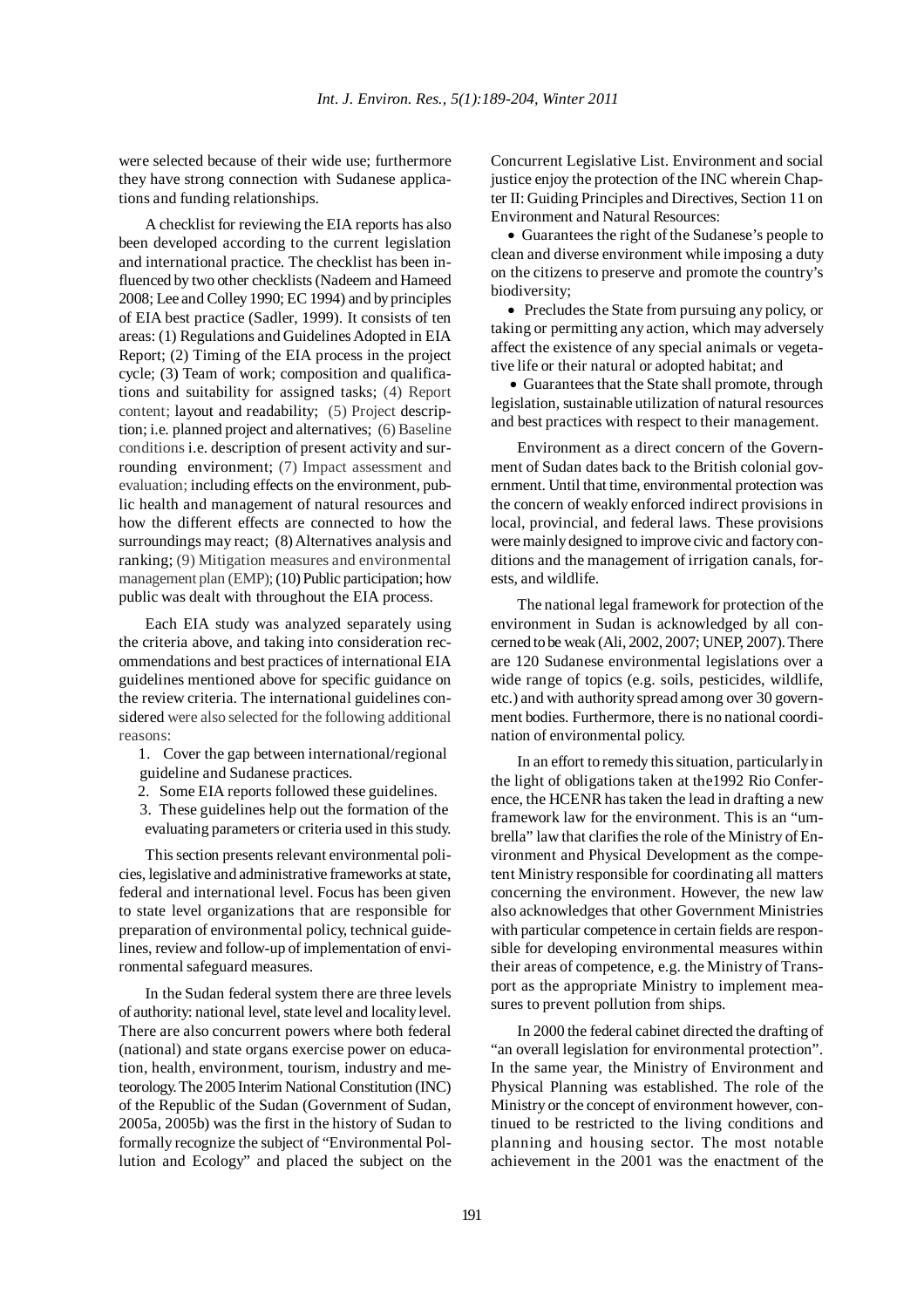Sudan Environmental Protection Act (EPA-2001). The EPA-2001 envisaged the HCENR as a policy making body and the environmental protection agency for implementation of the ordinance. Without executive powers and scantily staffed, the HCENR enjoyed considerable international exposure. The HCENR met irregularly, the establishment of state environment and natural resources councils was very slow, federal and state environmental conservation strategies and standards are yet to be developed.

The EPA-2001 provides an umbrella law and general principles to be considered in carrying out EIA studies. This law provides definitions and several clarifications regarding natural resources management, sources of pollution and pollutants and endorses the "polluter pays" principle. The act also make it the responsibility of the project proponents, before embarking on any development activity, to carryout an EIA study, to identify the positive and negative environmental impacts with suggestions to mitigate adverse impacts According to the Act, such studies must contain the following:

 $\triangleright$ Description of the existing environmental conditions as a baseline.

- ¾Description of the project.
- ¾Assessment of potential environmental impacts, both positive and negative throughout the project phases.
- ¾Provision of recommendations to mitigate the negative environmental effects.

According to this Act all development projects outside environmentally protected areas and in environmentally sensitive areas require an EIA. Proponents of all projects are required to monitor their projects and submit reports to the HCENR.Sudan is a signatory to a number of international and regional treaties addressing environmental conservation (Table 1). Global and regional treaties are, in principle, binding in the first instance on national governments, which are obliged to implement such arrangements through national legislation. In fact, the ratified treaties subsequently become part of the National Laws and their provisions prevail in case of contradictions with the provisions of the National Laws.

Institutional arrangements for environmental management and their responsibilities in decision-

| No.            | CONVENTION/AGREEMENT                                                                                                                                   |
|----------------|--------------------------------------------------------------------------------------------------------------------------------------------------------|
| 1              | A genda $21$                                                                                                                                           |
| 2              | The R io Declaration                                                                                                                                   |
| $\mathfrak{Z}$ | The Convention on Biological Diversity (CBD - 1992)                                                                                                    |
| $\overline{4}$ | The Cartagena Protocol on Biosafety (2000)                                                                                                             |
| 5              | The African-Eurasian Waterbird Agreement (AEWA - 1999)                                                                                                 |
| 6              | The Convention on International Trade in Endangered Species of Wild Fauna and Flora<br>(CITES - 1973)                                                  |
| 7              | The African Convention on the Conservation of Nature and Natural Resources (Africa<br>Convention - $2003$ )                                            |
| 8              | The Ramsar Convention on Wetlands (1971)                                                                                                               |
| 9              | The Convention Concerning the Protection of the World Cultural and Natural Heritage<br>(UNESCO WHC - 1972)                                             |
| 10             | The United Nations Framework Convention on Climate Change (UNFCCC - 1994)                                                                              |
| 11             | The Vienna Convention for the Protection of the Ozone Layer (1985) and the Montreal<br>Protocol on Substances that Deplete the Ozone Layer (1987)      |
| 12             | The Kyoto Protocol                                                                                                                                     |
| 13             | The United Nations Convention to Combat Desertification (UNCCD - 1994)                                                                                 |
| 14             | The Basel Convention on the Control of Transboundary Movements of Hazardous<br>Wastes and their Disposal (1989)                                        |
| 15             | The Bamako Convention on the Ban of the Import into Africa and the Control of<br>Transboundary Movement of Hazardous Wastes within Africa (1991)       |
| 16             | The Rotterdam Convention on the Prior Informed Consent (PIC) Procedure for Certain<br>Hazardous Chemicals and Pesticides in International Trade (1998) |
| 17             | The Stockholm Convention on Persistent Organic Pollutants (POPs - 2001)                                                                                |
| 18             | The United Nations Convention on the Law of the Seas (1982) and the Convention on                                                                      |
|                | the International Maritime Organization (1958)                                                                                                         |
| 19             | The Regional Convention for the Conservation of the Environment of the Red Sea and<br>the Gulf of Aden (PERSGA - 1982)                                 |

| Table 1. List of International Conventions and Agreements to which Sudan is a Signatory |  |
|-----------------------------------------------------------------------------------------|--|
|                                                                                         |  |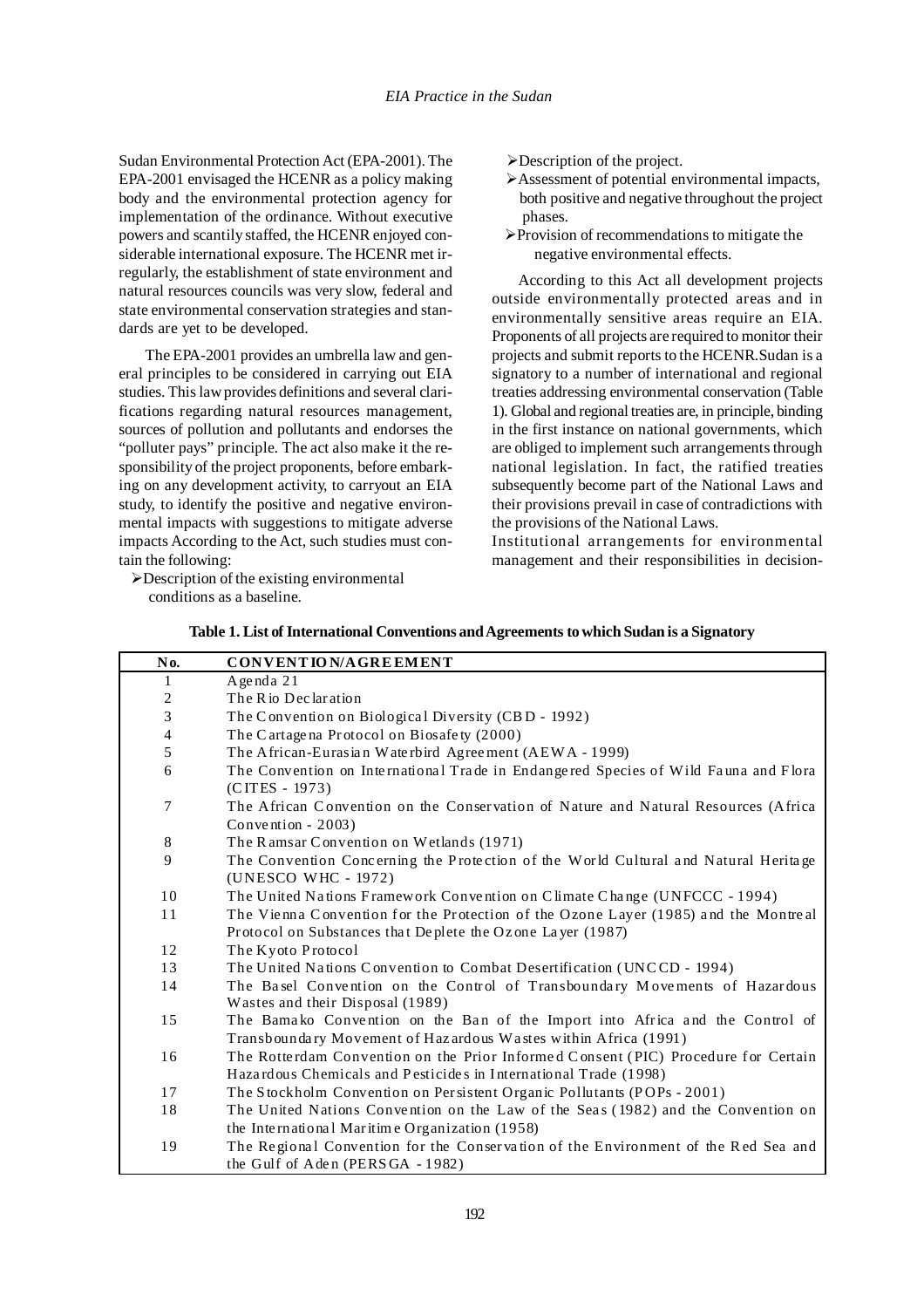making are summarized in Table 2. Other government institutions with designated responsibility for natural resource management are spectrally organised, in line with the general arrangements for administration and development between the federal, state and local governments. Beside the government institutions responsible for environmental management, there are also local ethnic institutions that play important roles in environmental management at local level.

It is important to know that the responsibility for the formulation and execution of resettlement and compensation policies is assigned to the Commission for Environmental and Social Affairs of the Dam Implementation Unit (DIU).

## **RESULTS & DISCUSSION**

As described in section 2, it is evident that there is a legal framework and regulations to enact the EIA process in the Sudan. However, this legal framework lacks guidelines and mechanisms of review and enforcement to assign responsibility and determine accountability. In addition, Sudanese standards have not been updated for a long time, and subsequently this diminished their use, and this might affect the reliability of EIA recommendations for enhancing and protecting the environmental quality.

The general administrative EIA process in the Sudan is presented in Fig. 1. It is composed of submittal of the project brief containing an initial environmental evaluation after which initial permit is granted or the project is rejected. The next step is the preparation of an EIA by the project developer or proponent and its submission it to the HCENR for evaluation. Upon review recommendation and final acceptance of the EIA, the project proponent is given a permission to implement the project. Sometimes the initial environmental evaluation is skipped if the EIA is ready. There are no EIA guidelines throughout this review process but it is becoming a practice for the evaluation committee to conduct site visits during the EIA report review process.

Data collected from the HCENR, EIA consultants, and other sources revealed that about 18 EIA reports were prepared up to 2001 (the year the environmental

|         | <b>Institution</b>                   |                          | <b>Mandate</b>                                                       |
|---------|--------------------------------------|--------------------------|----------------------------------------------------------------------|
|         | A. At National Level                 |                          |                                                                      |
|         | 1. Ministry of Environment and -     |                          | Minister chairs the Higher Council for Environment and Natural       |
|         | Physical Development                 |                          | <b>Resources</b>                                                     |
|         |                                      |                          | Environmental and physical development policies                      |
|         |                                      |                          | Supervision                                                          |
|         | 2. Higher<br>Council<br>for          | $\overline{\phantom{a}}$ | Environmental policies / plans                                       |
|         | Environment<br>Natural<br>and        |                          | Guidelines                                                           |
|         | Resources (HCENR)                    |                          | Approves EIAs                                                        |
|         |                                      | $\overline{\phantom{0}}$ | Sign international conventions                                       |
|         |                                      |                          | Monitoring                                                           |
| 3.      | Line Ministries                      | $\overline{\phantom{0}}$ | Implementation of environmental policies and plans                   |
|         |                                      |                          | Implement sectoral laws                                              |
|         |                                      |                          | Coordinate with State Ministries                                     |
|         | <b>B.</b> At State Level             |                          |                                                                      |
| $1_{-}$ | <b>State Ministries</b>              |                          | Implement state policies                                             |
|         | <b>State Council for Environment</b> | $\overline{\phantom{a}}$ | Implement sectoral laws (national or state laws)                     |
|         | and Natural Resources                |                          | Approval of development activities                                   |
|         |                                      |                          | coordinate and follow-up the state effort to ensure public           |
|         |                                      |                          | participation in the decision making process, to play an active role |
|         |                                      |                          | in coordinating the formulation and implementation of conservation   |
|         |                                      |                          | policies as well as to foster environmental monitoring, protection   |
|         |                                      |                          | and regulation                                                       |
|         | C. At Local Level                    |                          |                                                                      |
|         | 1. Localities                        | $\overline{\phantom{0}}$ | Implement local orders on public health                              |
| 2.      | Popular Communities, CBOs            | $\qquad \qquad -$        | Implement local orders on locality natural resources                 |
|         | and NGOs                             | $\overline{\phantom{0}}$ | Implement state laws                                                 |
|         |                                      |                          | Approval of projects at Locality Level                               |
|         |                                      |                          | Implement local orders                                               |
|         |                                      |                          | Mobilize local communities                                           |
|         |                                      |                          | Submit requests for development activities                           |

**Table 2. Institutional Arrangements in Environmental Decision-making**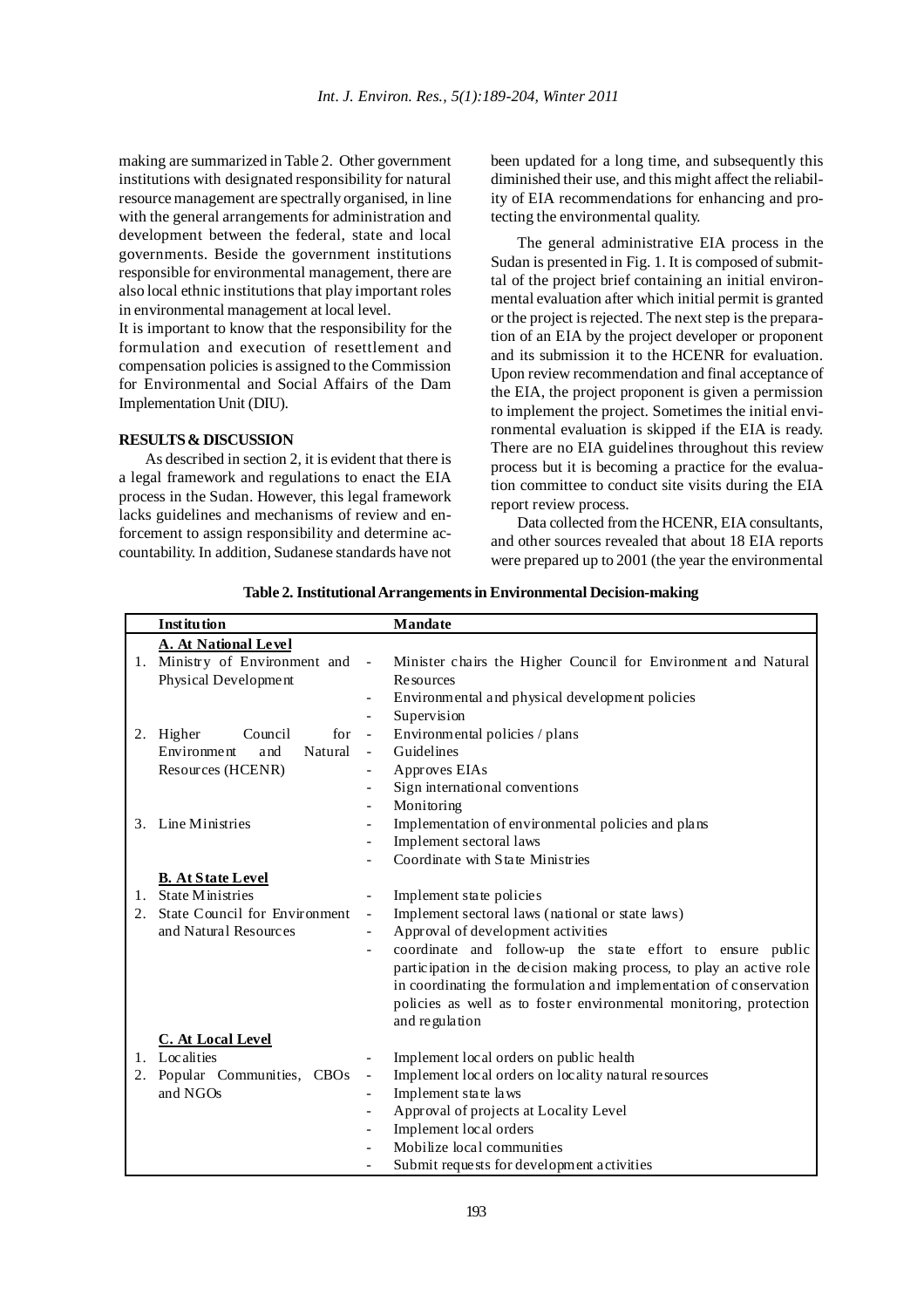

**Fig. 1. EIA Process in the Sudan**

protection act of the Sudan was approved), 30 EIA reports prepared between 2002 and 2004, and over 35 EIA reports prepared between 2005 and 2007. It is worthy to note that most of these EIA reports were not submitted to the HCENR and have not gone through the formal review and approval process described above (only about a third after 2001 have) as this process is politically influenced as the case in many other countries (Thomas, 2001). The increasing number of EIA reports prepared is attributed partly to the EPA-2001 and the requirement of international donors and investors. It is also adequate to state that the EIA review process is efficient and without delays and that HCENR collect a fee from the project proponent to review and permit. The EIA reports reviewed in this paper are briefly introduced in Table 3.

Generally all sectors were based on the Sudanese EPA-2001. In addition, most EIA reports followed guidelines such as: WB, which were used in most of the EIAs applied in the oil sectors, EU guidelines in power sector and African Development Bank (AfDB) guidelines in road sector. This variety of the followed guidelines is attributed to:

1.The absence of the guidelines of EIA approaches in Sudanese Environmental Act; which produced a huge lack in the effectiveness of the EIA and its implementation with respect to the local needs.

2.Some of the EIAs were done by foreign agencies (such agencies commonly follow the international requirements as well as the local requirements).

3.The project donors such as WB or ADB who called for following their specific guidelines.

The use of different international guidelines enhances the EIA implementation in whole, and makes it far ahead of Sudanese EPA-2001; however, this use can not guarantee the monitoring of the implementation.

Most of the EIA cases reviewed were done after the commencement of implementation stages (Table 3). The EIA was not considered in the planning stage of the projects and this was the result of:

1.Lack of awareness of the environmental risks that accompany the development projects, by both the developers and authorities.

2.A strong feeling that EIA studies can suppress very much needed development.

This improper timing resembles the norm in many developing countries (UN-ECA, 2005), and it is an indicator of failure to incorporate the EIA recommendations into the project design which is a major challenge in EIA practice (Wood, 2003).Shortage of experts in some disciplines of environmental science/engineering is the main deficiency noted in Sudanese practices. The EIA is still a new concept in the develop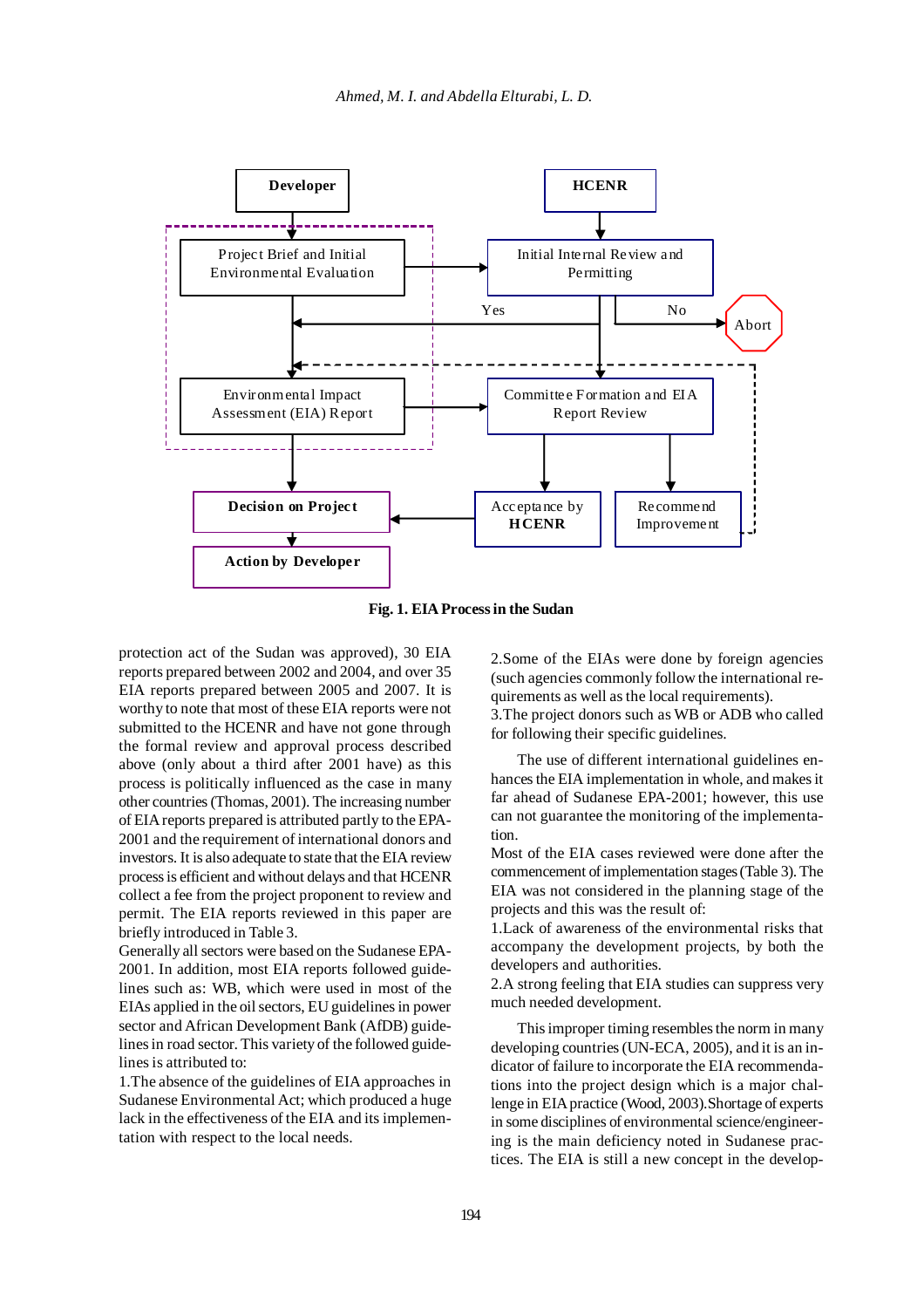*Int. J. Environ. Res., 5(1):189-204, Winter 2011*

| No.            | Project                           | Consultant/Year          | Remarks                         |
|----------------|-----------------------------------|--------------------------|---------------------------------|
| 1              | $EIA$ for $B$ amboo $-$ field oil | Local consultant         | WB Guidelines, (after project   |
|                | production facility               | September 2002           | commencement)                   |
| 2              | EIA for Melut basin oil           | Local consultant         | WB Guidelines, (after project)  |
|                | development project               | September 2004           | commencement)                   |
| 3              | EIA for Greater Diffra oil        | Local consultant         | WB Guidelines, The Sudanese     |
|                | development project               | March 2003               | Environment Protection Act      |
|                |                                   |                          | 2001, (after project            |
|                |                                   |                          | commencement)                   |
| $\overline{4}$ | Al-Lar agricultural project       | Local consultant         | The Sudanese Environment        |
|                | feasibility study                 | 2006                     | Protection Act 2001             |
| 5              | New - Amri project feasibility    | Local consultant         | The Sudanese Environment        |
|                | study                             | 2005                     | Protection Act 2001             |
| 6              | EIA for the proposed Khartoum     | International consultant | Sudanese Transitional Decree-   |
|                | 250 MW kilo-x independent         | with local individual    | <b>Environmental Protection</b> |
|                | thermal power plant project       | consultants              | Ordinance 2000.                 |
|                |                                   | March 2001               |                                 |
| $\tau$         | Khartoum north thermal power      | International consultant | Sudanese Environmental          |
|                | station extension EIA             | with local individual    | policy act 2001                 |
|                |                                   | consultants              |                                 |
|                |                                   | February 2004            |                                 |
| 8              | Elnuhoud-Elfashir road            | International consultant | African Development Bank        |
|                | feasibility study                 | associated with local    | Guidelines, (After              |
|                |                                   | consultants              | determination of route)         |
|                |                                   | may 1999                 |                                 |
| 9              | Elnhoud - Rigle Alfula-           | Local consultant         | Guidelines not referenced       |
|                | $Elm$ ujeld – road project-       | January 1999             |                                 |
|                | feasibility study                 |                          |                                 |
| 10             | EIA for the proposed Khartoum     | Local consultant         | Sudanese Environmental          |
|                | ring road                         | 2005                     | policy act 2001 (After          |
|                |                                   |                          | determination of route)         |

**Table 3. Description of EIA Reports Reviewed**

ment planning field, therefore; the experiences are limited and there are not enough experts engaged in EIA process practice. Only few numbers of the EIA reports reviewed recorded members of team, and the major observations are (Table 4).

- 1. In the Oil sector the team of work consisted of the major members required by the World Bank guidelines (WB, 1999), but their qualifications were not clear and the team assistants were not included.
- 2. In the Power sector; the team contributions covered major requirements according to the WB and EU guidelines (WB, 1999; EC, 1999), but the team members' contributions were not clearly identified.
- 3. Consultation of experts in other organizations was not mentioned in any EIA. However, most of them mentioned the cooperation with the design experts of the specific project.
- 4. The multidisciplinary consultations of experts were clear in the river engineering sector and

have enhanced the EIA quality and went in line with required needs.

The report contents were similar in most of the reports reviewed and include project description, environmental setting, expected environmental impacts and recommendations. Important parts are missing and these are:

• Alternative analysis: was not included in all sectors (except for the power sector).

• The EMP was not presented properly, incomplete in most cases and totally ignored in the agricultural sector and prepared upon request of the project proponent only.

The public participation/consultations records should be presented as a separate part in the EIA report and this was not evident.

The scope of work was not stated adequately and the EIA team was not reported appropriately for many cases as discussed in section 3.3.

The conclusion of the report was not clear.

The absence or weakness of this part strongly affects the whole assessment. Table 5 reveal that, EIA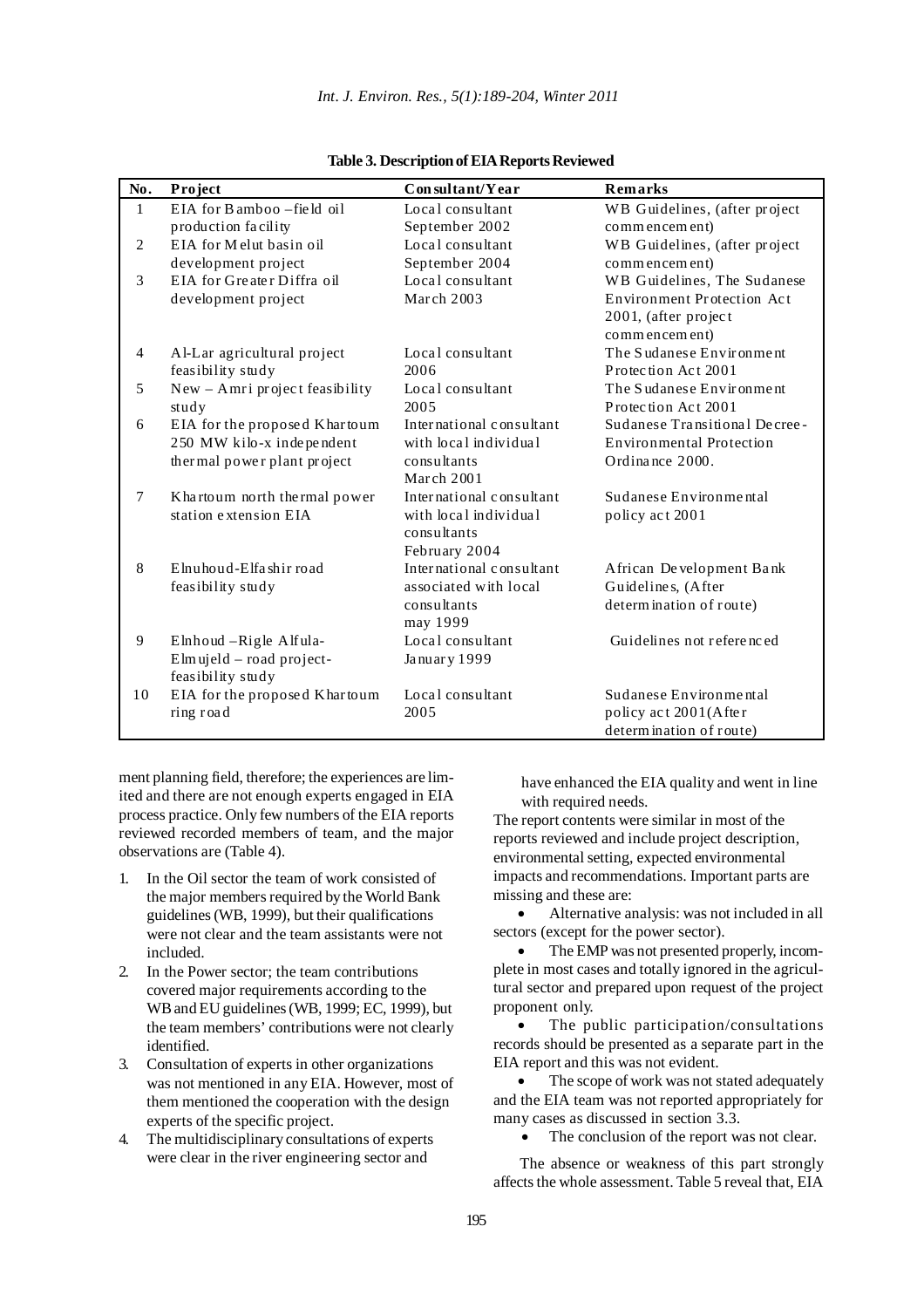### *EIA Practice in the Sudan*

| EIA Team members required                                             | Oil              | Agriculture  | Power | Road and               | <b>R</b> iver    |
|-----------------------------------------------------------------------|------------------|--------------|-------|------------------------|------------------|
|                                                                       |                  |              |       | <b>Highway</b>         | Engineering<br>2 |
| Team leader                                                           | ٦J               | Not recorded | √     | <b>Not</b><br>recorded |                  |
| Coordinator                                                           | $\sqrt{(1/3)^3}$ |              |       |                        |                  |
| Hydrologist                                                           |                  |              |       |                        |                  |
| (Specific project) engineer                                           | $\sqrt{(1/3)}$   |              |       |                        |                  |
| biologist /Ecologist                                                  |                  |              |       |                        |                  |
| $/e$ ny iron mental scientist                                         |                  |              |       |                        |                  |
| Economist/social scientist                                            |                  |              |       |                        |                  |
| Soil scientist                                                        |                  |              |       |                        |                  |
| he alth scientist                                                     |                  |              |       |                        |                  |
| Metrologies                                                           |                  |              |       |                        |                  |
| Wildlife expert/botanist                                              |                  |              |       |                        |                  |
| Special experts in specific areas                                     | $\sqrt{(2/3)}$   |              |       |                        |                  |
| related to the project need (e.g.                                     |                  |              |       |                        |                  |
| pesticide expert, fisheries<br>$\exp$ expert, land use / resettlement |                  |              |       |                        |                  |
| experts archaeological)                                               |                  |              |       |                        |                  |
|                                                                       |                  |              |       |                        |                  |
| Assistants (fieldwork, laboratory                                     |                  |              |       |                        |                  |
| te sting, library research, data                                      |                  |              |       |                        |                  |
| processing, surveys and                                               |                  |              |       |                        |                  |
| modeling.)                                                            |                  |              |       |                        |                  |

#### **Table 4. Review Results of Team Composition**

1 One case did not record the TL.

<sup>2</sup> The team was not recorded, but the consultants and the consultation areas (the lead agency play the coordination role).

<sup>3</sup> 1/3 means the member was applicable in one case out of the three cases analyzed.

reports reviewed showed adequate project descriptions (agriculture and river engineering sectors were satisfied by the feasibility description, as they were part of it). The oil and power sector presented a full description of the projects including all requirements by the WB and EU guidelines (WB, 1999; EC, 1999). The road sector provided a huge variation in practices where some cases gave no description, others presented very good ones.

The review of the adequacy of the baseline a complete list of affected environment attributes and possible indicators have been prepared for each project (Elturabi, 2007). The baseline data section demonstrated the wide variation between the EIA reports reviewed. With the exception of road sector, most of the EIAs in same sector showed similar practice in baseline data, but still each EIA report showed lack of important parameters. The weakness that appeared in baseline data analysis was, indeed, reflected in the overall quality of EIA report.

According to the WB and EU guidelines (WB, 1999; EC, 1999), the following points should be considered in the baseline data:

• All the environmental features which could be affected due to the project activities or the features that are interacting pathways of the impacts.

• All sensitive areas and receptors of the impacts as well as sources of pollutions and general mitigations. •The major parameters that could threat the global environment such as greenhouse gases emissions. (WB, 1999)

• The data should be supported by officially documented data; public consultations, sampling survey and present photography (EC, 1999). All these points were applicable for Oil and Power sectors, but not for Agriculture, Road and River Engineering sectors.

Oil and power sectors showed very good practices and matched, to a great extent, WB and EU guidelines (WB, 1999; EC, 1999); all parameters required or related to the project were considered and the methodology used were selected precisely to match with data targeted such as:

- Local community consultations  $\Rightarrow$  social data,
- Laboratory investigations ⇒ soil and water quality,
- Models and on-site sampling ⇒ air quality and noise level,

 • Official data and records ⇒ wildlife, vegetations and metrological or geological data.

Agriculture and Road sectors showed poor practices both in data considered or methodology used were obtained; most of the major data strongly related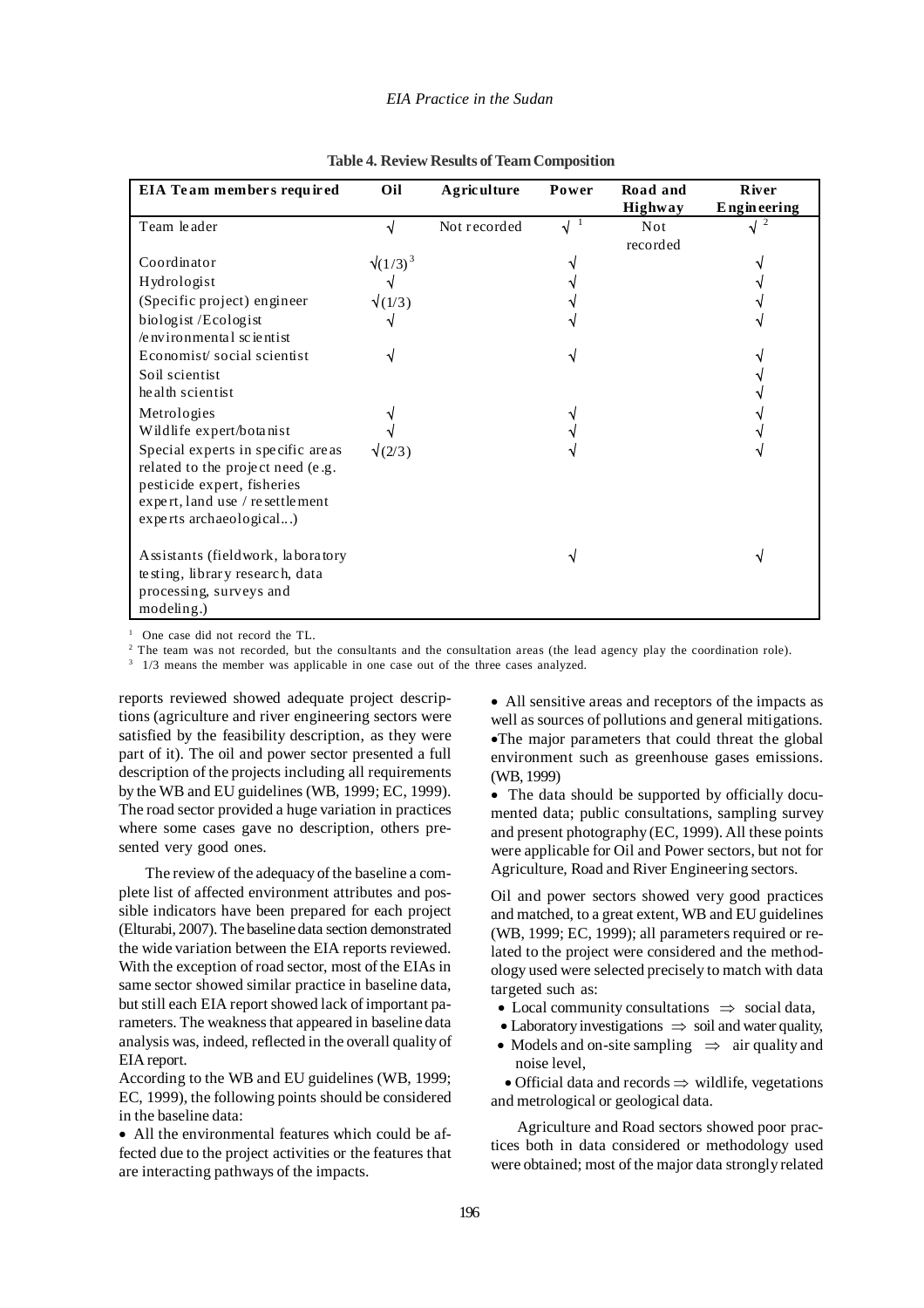| <b>Sector</b>                              | Oil | Agriculture Power | Roads and<br><b>H</b> ighways | River<br><b>Engineering</b> |
|--------------------------------------------|-----|-------------------|-------------------------------|-----------------------------|
| Parameters required                        |     |                   |                               |                             |
| Location/maps                              |     | n/a               | $\sqrt{1}$                    |                             |
| Layout                                     |     |                   |                               |                             |
| Size / Capacity                            |     |                   |                               |                             |
| Pre construction activities                |     |                   |                               |                             |
| Construction activities                    |     |                   |                               |                             |
| Operation and maintenance                  |     |                   |                               |                             |
| Effluent and discharge                     |     |                   |                               |                             |
| protections<br>and<br>treatment<br>applied |     |                   |                               |                             |
| Timing schedule/Life span                  |     |                   |                               |                             |
| Facilities and services                    |     |                   |                               |                             |
| Staffing and support                       |     |                   |                               |                             |
| Required of fsite investment               |     |                   |                               |                             |

**Table 5. Review Results of Project Description (WB, 1999)**

<sup>1</sup> Based on the feasibility study, other cases didn't show any description except the location.

<sup>2</sup> Based on the feasibility study, the EIA report shows the areas covered.

to the project activities were not considered at all such as: soil investigations and water quality in agriculture sector, air quality, noise level and topographical data in road sector (excluding one case where the data were almost complete but methodology was not mentioned). Besides; the methodology was restricted to literature review plus observation and/or local interviews, no measurement had been taken for the specific parameters.

In the River Engineering sector methodology was not mentioned at all and baseline data was very poor. Some major data were not considered at all (water quality, air quality and socio-economic data). The second case showed good baseline data but the bad timing of the report decreased the usefulness of the data; where the negative impacts had already taken place.

The inadequate baseline data which appeared in some sectors could be attributed to the following:

1. Unavailability of data due to confidentiality, backdated data or lack of records, and lack of local Sudanese standards.

2.Lack of monitoring or reviewing of the EIA practices by the leader agency or governmental authorities.

3.Limited team work, specialists, assistants and experience, and experts whom could decide the data that should be measured or the areas that contribute with project activities.

4.Unavailability of some main measurement devices and trained technicians.

5.Bad timing of the EIA.

6.Poor role of local communities in the data collection, and weak public participation. 7. Low EIA budget.

assessment tools used vary according to the nature of impacts (project and affected environment), and availability of data and resources. Sudanese practices were limited to experts' opinion methods and check lists methods. There was a notable shortage in parameters evaluated, as in the Agriculture Sector. Improper tools were used such as in the Oil Sector. Furthermore, the assessments did not take the cumulative or interaction of impacts in consideration. Investigations of magnitudes and effluents or discharged pollutants were poor and the related activities were not clear in most of the EIA reports (see Table 6). In addition most of the cases were prepared after the implementation stages of the projects, so the evaluation was an analysis of the existing situations rather than an estimation of the future impacts. Specific comments by sector are presented below:

The evaluation of impacts on the environment and

In oil sector the evaluation of the impacts demonstrated the intensity of impacts, causes, affected areas and status of the impacts. Tools used were mainly simple matrices, although the matrices could be one of the most effective tools but the matrices used were not comprehensive for such projects. The interrelationship between the impacts was not clear; also the cumulative and indirect impacts, sensitive receptors and sources were not discussed.

Cases reviewed in agriculture sector listed main parameters impacted and the major sources of impacts as well as the degree of impacts. The combination between the checklist method and matrix method in the assessment promoted the evaluation and made it more effective, but cumulative and interacting of impacts and indirect impacts due to related activities were not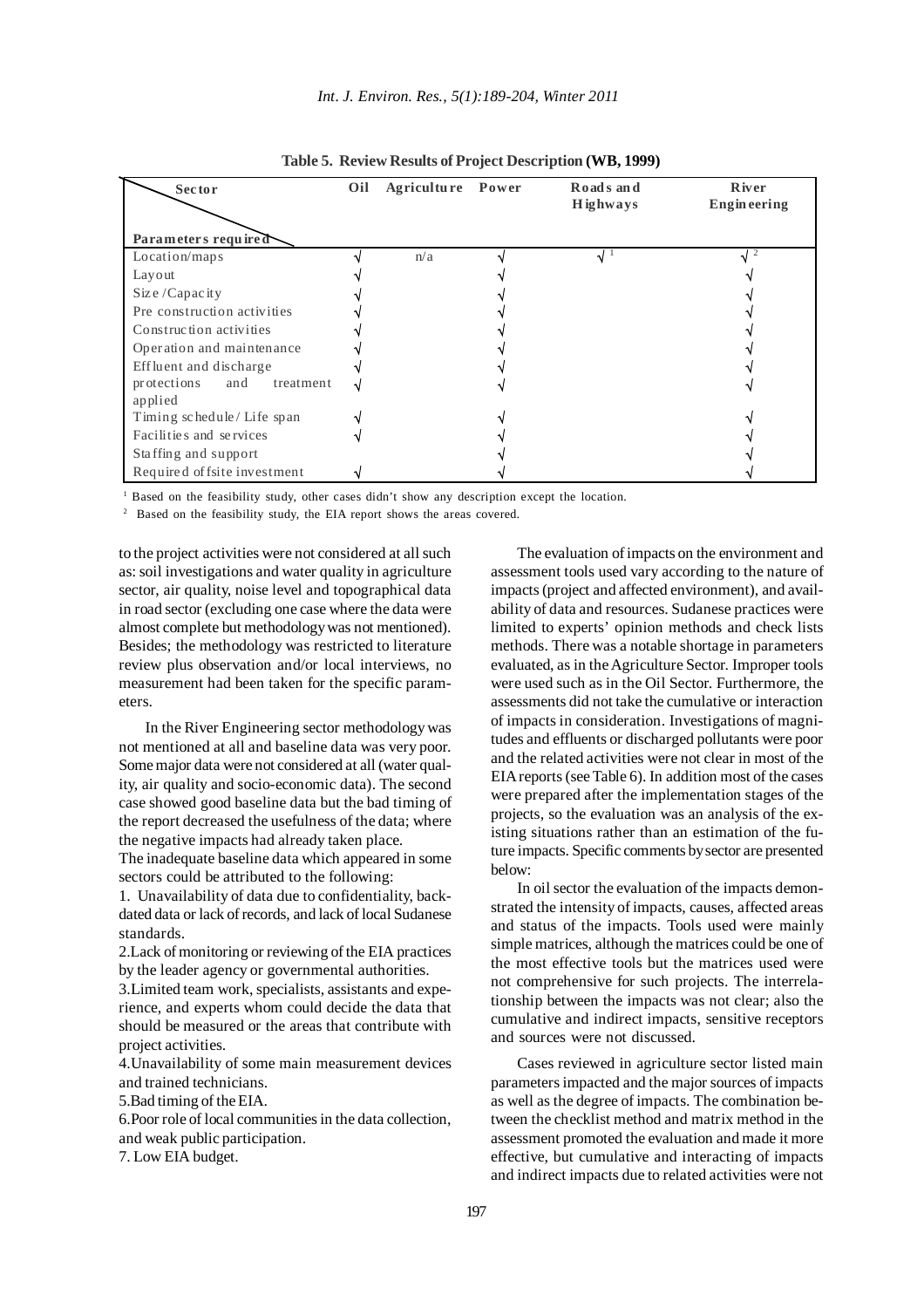| <b>Sector</b>                               | Oil |                |   | <b>Agricul</b><br>tu re |    | <b>Power</b>   |              | Roads<br><b>High ways</b> | and | <b>River</b> | Engineering    |
|---------------------------------------------|-----|----------------|---|-------------------------|----|----------------|--------------|---------------------------|-----|--------------|----------------|
| Data required                               |     | $\overline{2}$ | 3 | 1                       | 1  | $\overline{2}$ | $\mathbf{1}$ | $\overline{2}$            | 3   | $\mathbf{1}$ | $\overline{2}$ |
| Activities.                                 |     |                |   |                         |    | ٦l             | J            |                           | N   |              |                |
| Related activities.                         |     |                |   |                         |    |                |              |                           |     |              |                |
| Source of impacts and<br>pollutants.        |     |                |   |                         |    |                |              |                           |     | √            |                |
| Type of impacts.                            |     |                |   |                         |    |                |              |                           |     | √            |                |
| Type of pollutants.                         |     |                |   |                         | √  |                |              |                           |     |              |                |
| Durations of impacts                        |     |                |   |                         |    |                |              |                           |     |              |                |
| Project phase.                              |     |                | V |                         | √  |                |              |                           |     |              |                |
| How and way of effects (chain               |     |                |   |                         |    |                |              |                           |     |              |                |
| of pollution way)                           |     |                |   |                         |    |                |              |                           |     |              |                |
| Magnitude of each impact.                   |     |                |   |                         | ٦I |                |              |                           |     |              |                |
| Significance or severity of each<br>impact. | V   |                |   |                         |    |                |              |                           |     |              |                |
| Probability of impacts.                     |     |                |   |                         | ٦I |                |              |                           |     |              |                |
| Hazardous substances                        |     |                |   |                         |    |                |              |                           |     |              |                |
| Sensitive areas                             |     |                |   |                         |    |                |              |                           |     |              |                |
| Affected areas                              | √   |                |   |                         | V  |                |              |                           |     |              |                |
| Natural resource and non                    |     |                |   |                         |    |                |              |                           |     |              |                |
| renewable resource                          |     |                |   |                         |    |                |              |                           |     |              |                |
| Natural hazard and geologic                 |     |                |   |                         |    |                |              |                           |     |              |                |
| effects                                     |     |                |   |                         |    |                |              |                           |     |              |                |
| Residual impacts                            |     |                |   |                         |    |                |              |                           |     |              |                |
| Energy supply and discharge                 |     |                |   |                         |    |                |              |                           |     |              |                |
| areas                                       |     |                |   |                         |    |                |              |                           |     |              |                |
| Indirect impacts.                           |     |                |   |                         |    |                |              |                           |     |              |                |
| Cumulative/interacting of<br>impacts        |     |                |   |                         |    |                |              |                           |     |              |                |
|                                             |     |                |   |                         |    |                |              |                           |     |              |                |

**Table 6. Review Results of Impact Assessment and Evaluation (WB, 1999 and EU, 1999)**

so clear. Socio-economic impacts were not evaluated, though it was considered as one of the major areas in such projects which needed resettlements of communities. In this sector the tools used were sufficient enough for impacts assessment but application was not successful.

Power sector proposed the finest practices of impact assessment among all sectors discussed in this study. All activities related to the project were almost covered, the sensitive receptors and sources were clearly identified, furthermore the wide-rang of tools used included matrices, overlays, expert opinion, comparison with similar projects, mathematical models and software. The impact evaluation of this sector was harmonized with international practices (WB, 1999; EC, 1999); nonetheless the cumulative impacts were not discussed.

In road and highway sector some of the direct and indirect impacts were presented and discussed appropriately and parameters considered were sufficient but the simple matrix tool use was a poor decision. One case illustrated the opposite; where the

tool was suitable (checklist, magnitude) but the discussion of impacts was very poor as the basic parameters were not discussed. In addition there was an ambiguity in the proposal of the impacts evaluation. Another case demonstrated good practices; the parameters discussed were fitted with international guidelines (WB, 1999), the activities related to the project were clearly presented, also the magnitude of impacts, duration, receptors and sources were all presented.

In river engineering sector, the first EIA showed the impacted areas and the degree of impact was stated but impact evaluation was very poor and the activities were not clear, the tools used for the assessment were not mentioned at all, the discussion of impacts was very weak in whole. The dam EIA showed the impacts anticipated and their significance.

Alternative analysis is considered as one of the major parts which could enhance reliability of the EIA study as it considers the cost and time factors affecting the project sustainability and provide valuable help to decision makers. This part was missed in a great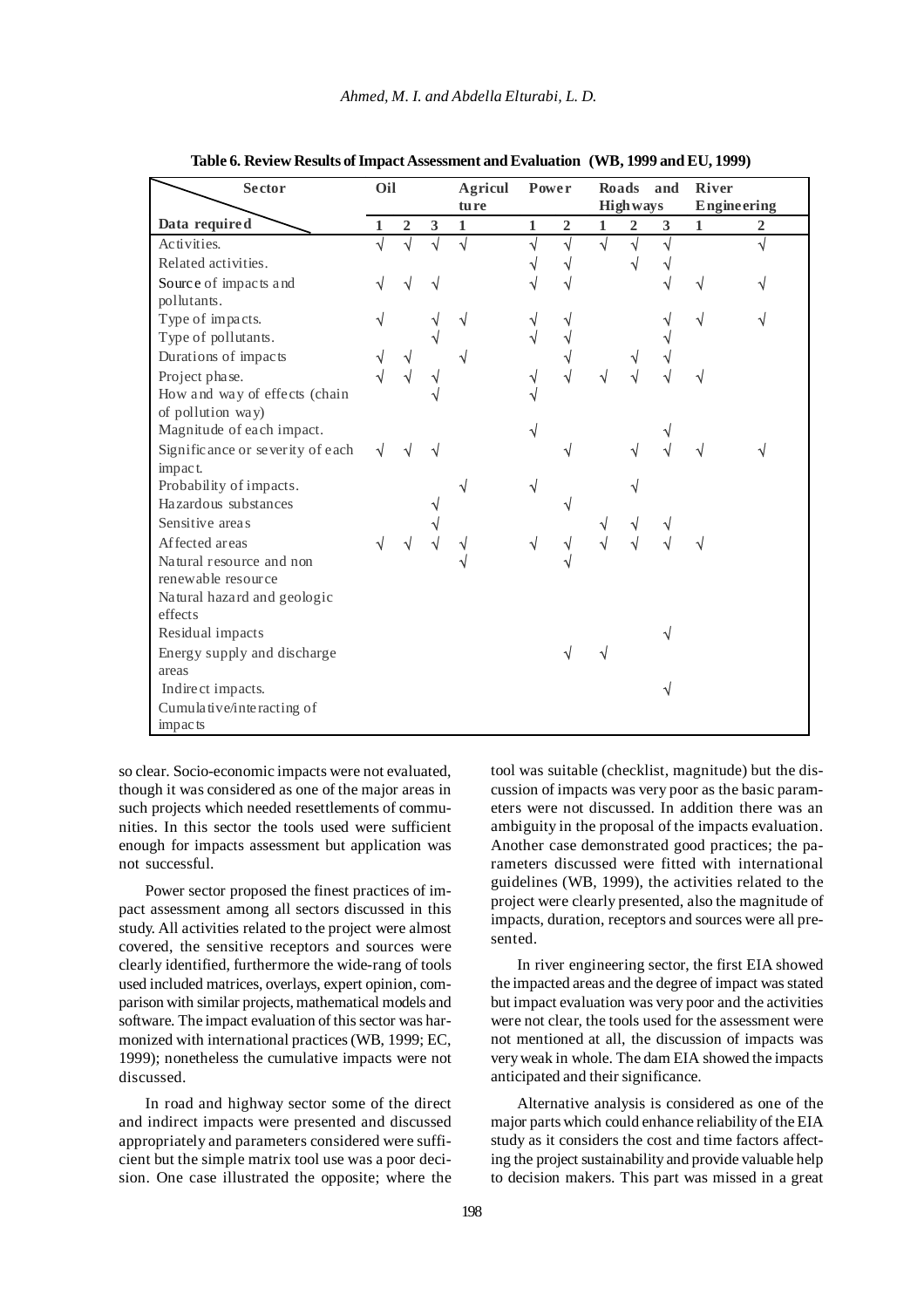portion of EIA reports reviewed. Sudanese practices did not show analysis of alternatives except in the power sector as shown in Table 7. This poor consideration of alternative analysis in might increase the efforts and cost of the mitigation measures and this introduces financial problems in the long term of the project implementation and threaten its sustainability. Moreover, it weakens the decision making process. The weakness of Sudanese practices in this part is due to many reasons:

1.The weak EIA review process.

2.The power of the project's owners and

unacceptability of no action option.

3.In most cases the EIA started after the implementation stage of the projects.

Mitigation and EMP did not exist in some cases in the agriculture and river engineering sector (Table 8). In oil sector there was some variation on practices since in one case very poor EMP was done, while the other two cases showed good work, this was repeated in the road sector. In this part, most of the EIAs mentioned the main parameters that should be mitigated. The EIAs gave a brief guidance to the areas impacted or sources of pollutants along with the mitigations that should be taken. Generally the mitigations were not complete in most of the EIAs considered in this study. When comparing the mitigations in each EIA with the impacts mentioned a notable difference appears in some sectors such as in the Road Sector (Elturabi, 2007); some mitigations were recommended for impacts never mentioned at the report, and this could be referred to: either these impacts were there but not considered which make a doubt about the reliability of the whole assessment -and that is the most probable-, or these impacts were not released from the project or surrounding so the mitigations would be not more than time/cost waste. Also unclear description of mitigation measures was observed in Road and Oil Sector (Elturabi, 2007).

Other important issues were missing and are summarized as follows:

1. Enhancing measures recommended for

positive impacts (excluding agriculture sector).

2. The cost estimation of mitigation measures. 3. The monitoring schedule of parameters and

reporting times. (Power and some oil and road cases included this with EMP chapters)

4. Further prediction work of impacts after mitigations, comparing with impacts without mitigations, and of other alternatives' impacts, including the "no action option".

These shortages and deficiencies that appeared in the EMP practices in Sudanese applications could be referred to many issues such as:

> 1. Most of the mitigations measures suggested and monitoring plans recommended were done after the implementation of the project, so it weren't integrated with the planning or design stage; this produced financial troubles as well as technical and managing problems.

> 2. Some times major mitigations and monitoring points (time, source, quantities) were missing due to the weakness in the impact parameters' analysis.

> 3. Shortage of public involvement and governmental and/or leader agency monitoring which could guarantee the implementation of the monitoring plan.

> 4. Shortage of consultations and cooperation work which can assist in providing a good plan of monitoring systems and responsibilities distributions.

5. The ambivalence of the governmental environment authorities; where the ministry of the environment was always in charge of other issues such as physical development or tourism.

| Sector<br>Parameters required       | Oil | Agriculture Power |    | Roads and<br><b>High ways</b> | <b>River Engineering</b> |
|-------------------------------------|-----|-------------------|----|-------------------------------|--------------------------|
| Identify alternative technologies   | n/a | n/a               |    |                               | Based on the             |
| sources management strategies       |     |                   |    |                               | feasibility study        |
| Identify alternative locations      |     |                   | ิง | ٦                             |                          |
| Screen alternative locations        |     |                   |    |                               |                          |
| Evaluate select alternatives        |     |                   | N  |                               |                          |
| Comparatively assess alternatives   |     |                   |    |                               |                          |
| Proceed with preferred alternatives |     |                   |    |                               |                          |

**Table 7. Review Results of the Analysis of the Alternative Options**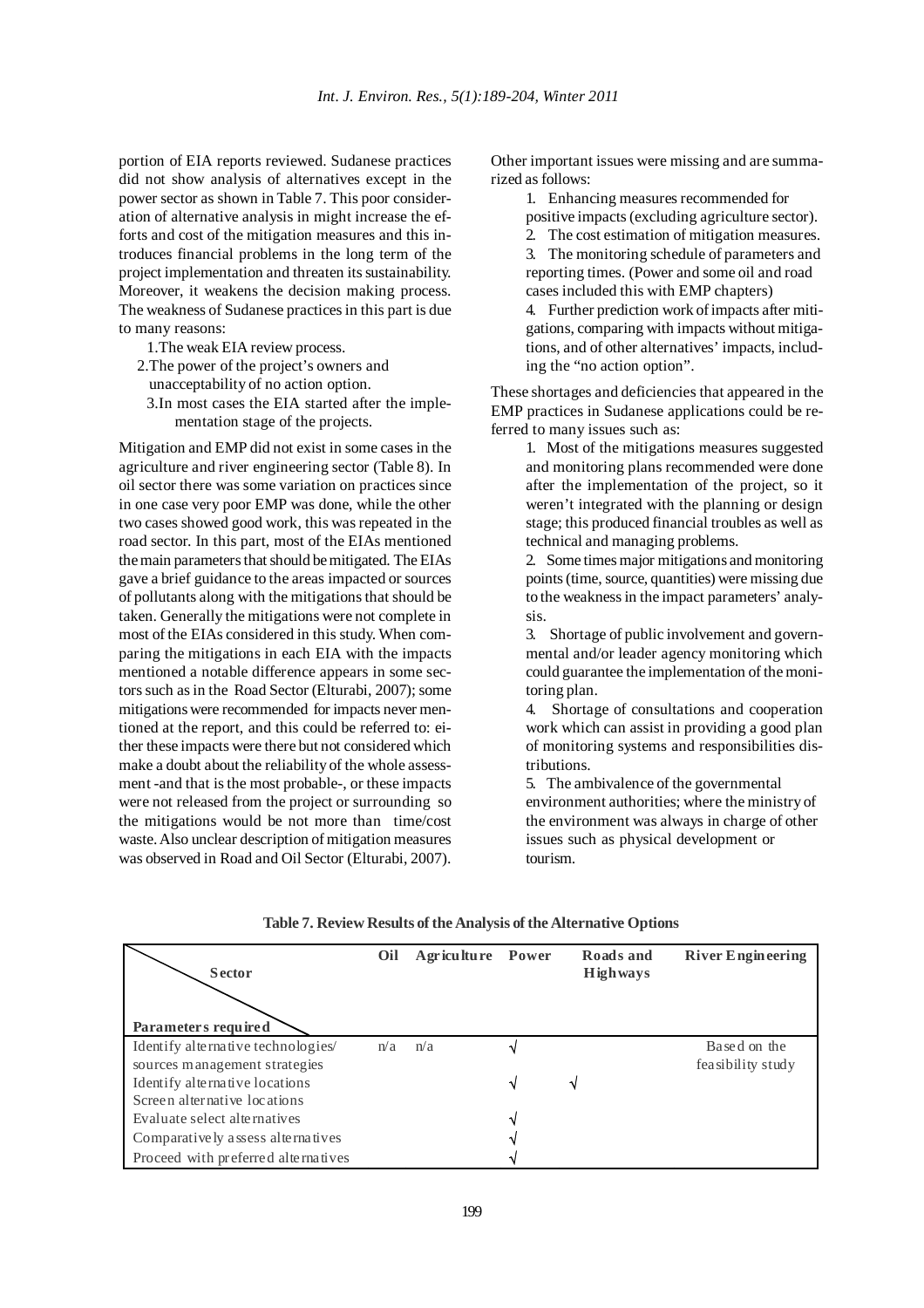#### *EIA Practice in the Sudan*

| Requirements according to WB guidelines          | <b>River</b> | Roads and       | Power | Agriculture | O <sub>il</sub> |
|--------------------------------------------------|--------------|-----------------|-------|-------------|-----------------|
|                                                  | Engineering  | <b>Highways</b> |       |             |                 |
| I dentification of the parameters should be      | Y            | n/a             | Y     | Y           | n/a             |
| monitored.                                       |              |                 |       |             |                 |
| Establishing (define a program) location and     | Y            |                 | Y     | Y           |                 |
| time frame for monitoring of anticipated         |              |                 |       |             |                 |
| impacts. And Evaluating the success of           |              |                 |       |             |                 |
| mitigation applied and impacts occur.            |              |                 |       |             |                 |
| Reporting consequences/procedures of             | Y            |                 | Y     | Y           |                 |
| monitoring results.                              |              |                 |       |             |                 |
| Establishing the responsibilities and            |              |                 |       |             |                 |
| responsible personnel, associations, governor    | Y            |                 | Y     | Y           |                 |
| for monitoring and managing of the EIA           |              |                 |       |             |                 |
| applications.                                    |              |                 |       |             |                 |
| Clear identification of the relations between    |              |                 |       |             |                 |
| the official, individuals, social, financial and | N            |                 | N     | N           |                 |
| administrative links among public agencies       |              |                 |       |             |                 |
| and related institutional.                       |              |                 |       |             |                 |
| Establishing the cost analysis and               |              |                 |       |             |                 |
| comparisons after and before mitigations         | Y            |                 | N     | N           |                 |
| applications (proposing economic                 |              |                 |       |             |                 |
| considerations)                                  |              |                 |       |             |                 |
| Emphasize to provide neat and clear proposal     |              |                 |       |             |                 |
| of the final recommendation for the decision     | N            |                 | Y     | Y           |                 |
| maker                                            |              |                 |       |             |                 |
| Flexible plan to ensure the future changes that  |              |                 |       |             |                 |
| might need to be introduced in the project.      | N            |                 | N     | N           |                 |

| Table 8. Review Results of EMP |
|--------------------------------|
|--------------------------------|

The result of public participation shows that the contribution of local communities and relevant personnel is very weak in Sudanese practices (Table 9). where these groups (excluding the power sector) had no role in mitigations recommendation or decision making, their role was restricted mainly on baseline data collection, and never extended to other stages of project development or ex-post planning. In most cases the local communities knew about the projects, most public participations included officials or leaders of the communities. The perception of locals around the project was not considered in most cases. The deficiencies in public participation produced serious problems (socially, economically and politically) in the implementation of the specific projects that had been discussed in this study.

> • In oil sectors; interviews with local communities and officials, in addition to meetings with relevant personnel took place.

> • In road sector; questionnaire, group discussion and interviews were used.

> • In the river engineering sector the two cases showed a huge variation; where, the first case did not show any public participation. The Merowe dam EIA showed remarkable public participation. In this case, the EIA was done af

ter the implementation of the project was started, the lack of public consultations caused serious problems. The Merowe dam EIA could be considered as mitigation measure, to cover the lack of community participation. The whole study is a descriptive study more than it is an environmental assessment.

The tools used in public participation were also limited (Table 9). although most of them were suitable to the group focused but they were not sufficient to cover the whole majority of the communities and/or institutions interacting with the specific project. The role of media always appeared after the project construction or after conflicts flew up. No tools were used to involve the minority groups in most cases, as a result; the narrowing of tools lead to narrow down the participants and their contributions, and vice versa. According to the international guidelines (WB, 1999; EC, 1999; FAO, 1995) the public participation should be started with the scoping stage of the EIA, where governmental and related personnel such as local businessmen, expert scientists and related NGOs should be aware and involved in the scoping stage of the EIA report. But this was not mentioned in most of cases reviewed. Some elected personnel and authorities were involved in preparing of EIA stage (mainly in baseline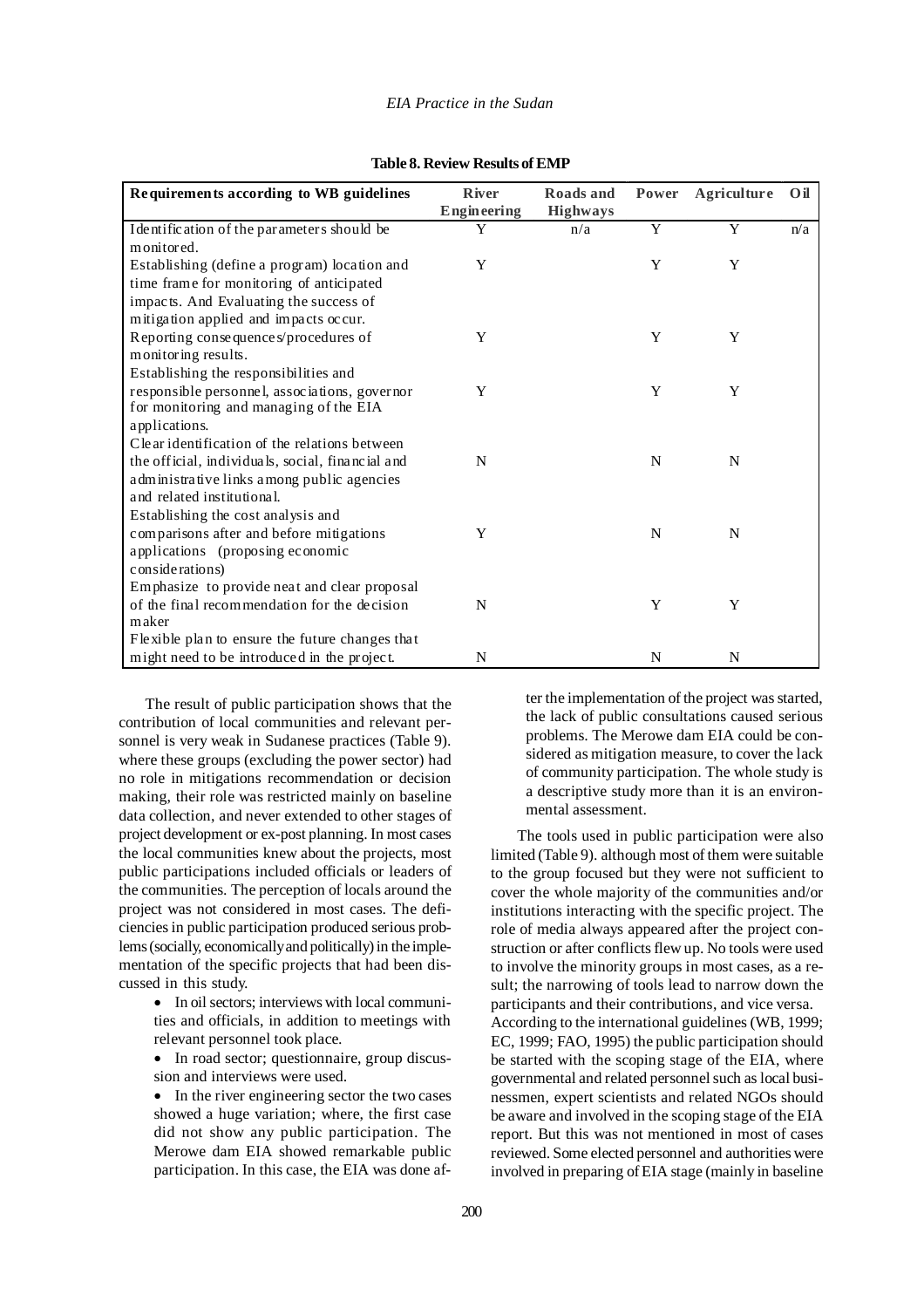| <b>Sector</b>    | Public consulted                               | <b>Tools</b>         | Contribution        |
|------------------|------------------------------------------------|----------------------|---------------------|
| O <sub>i</sub> 1 | Trial leaders, local government,               | Focused group        | Socio economic      |
|                  | NGOs                                           | discussion           | (baseline data)     |
|                  | Local inhabitants                              | Rapid appraisal      | Land use and        |
|                  |                                                | discussion           | nomadic life way    |
|                  |                                                |                      | (baseline data)     |
|                  | Official, army per sonnel, herds men           | Oral records         | Wildlife and fish   |
|                  |                                                |                      | (baseline data)     |
|                  | stakeholders                                   | Discussion and       | Chem icals          |
|                  |                                                | interviews           | (baseline data)     |
| Agriculture      | Residents Agricultural Engineers<br>and locals | Meetings             | B ase line data     |
| Power            | NGOs, Government (HCENR, land                  | meetings             | Consultation and    |
|                  | use authority, Electrical ministry,            |                      | mitigation          |
|                  | Ministry of Science, Ministry of               |                      | recommendations     |
|                  | Health) and local leaders                      |                      |                     |
|                  | Residents of work camp                         | Questionnaire        |                     |
| Roads and        |                                                | questionnaire, group |                     |
| highways         |                                                | discussion and       |                     |
|                  |                                                | <i>interviews</i>    |                     |
| River            | Experts of the project engineer (civil,        | Questioner           | Contributed in the  |
| Engineering      | geologist, hydrologist,                        |                      | project description |
| (MDPEIA)         | limnologist                                    |                      | related issues.     |
|                  | Institutional consultant.                      | Questioner           |                     |
|                  | Local committee by joint higher                | Negotiations         | Socio economic      |
|                  | committee members, Particular                  | committees           |                     |
|                  | stakeholder and vulnerable group               |                      |                     |
|                  | and youth.                                     |                      |                     |
|                  | NGOs (Red Crescent, Help Age)                  | Negotiations         | Socio economic      |
|                  |                                                | committees           |                     |
|                  | Governmental of the state and rural            | Meetings             | Socio economic      |
|                  | councils.                                      |                      |                     |

**Table 9. Review Results of Public Participation by Sector**

data collection), then absence of public participation in the other parts of the draft report stages was noted. Even though all these stages were required in the international guidelines followed by EIAs (WB, 1999), the public participations weren't clear in most of cases studied or not existed at all in the report. It is important to note that public participation activities should often be reported as a separate section of the final EIA report (FAO, 1995). All guidelines stressed on considerable public involvement in environmental management rather than consultation only, and this wasn't achieved in most sectors studied, except for the power sector.

Some exceptions should be mentioned in this particular section such as; in the oil sector the media played the major role of informing the populations about the projects, rather than the EIA team. Also as such projects had lots of political implications; the local communities were usually involved in the projects planning.

River engineering sector required most extensive public participation (FAO, 1995) due to the need of resettlement or displacement of local communities, but the EIA practices showed high ignorance of public participations and consultations in the early stage of the report/project preparation. This lack of participation produced serious troubles (socially, economically and politically) in the implementation of the specific projects that had been discussed in this study.

In conclusion the power sector showed the most awareness of all local levels (Table 10). The oil sector obtained a good public participation in general, but this was not really due to the EIA practices only. However the deficiencies in public participation could lead to lots of problems socially and/or politically and this would affect the acceptance and progress of the projects. These deficiencies are referred to the following points:

1.Unawareness of the residents or local society around the project area and weak interacting of the local NGOs.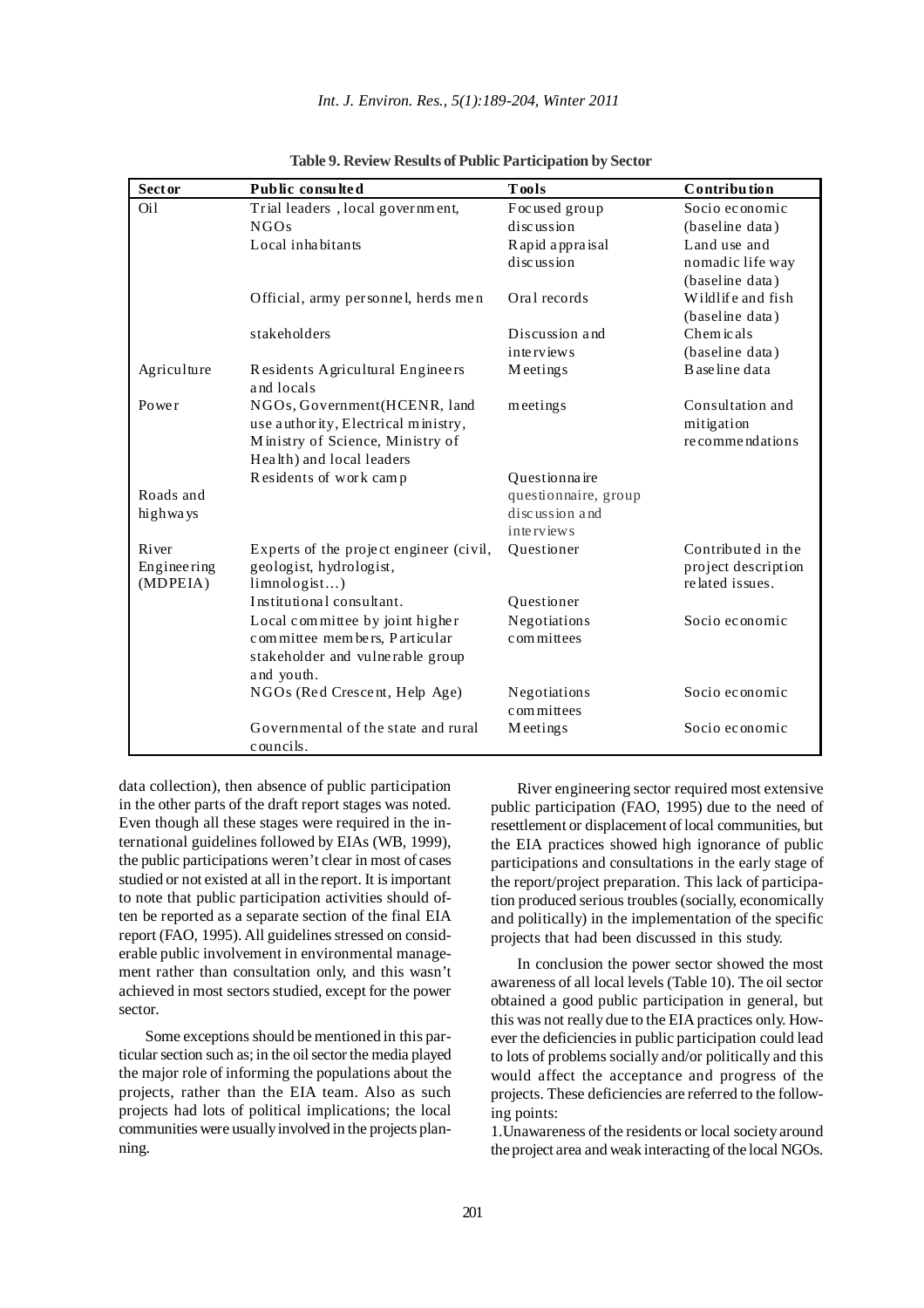| Public participant required <sup>1</sup>                                                                                                                                                                                                                                                                                                              | Oil | Agriculture | Power | <b>Roads</b><br>and<br><b>High ways</b> | <b>R</b> iver<br><b>Engineering</b> |
|-------------------------------------------------------------------------------------------------------------------------------------------------------------------------------------------------------------------------------------------------------------------------------------------------------------------------------------------------------|-----|-------------|-------|-----------------------------------------|-------------------------------------|
| Public representative s: state and<br>provincial government representatives,<br>local officials, village councils and other<br>elected leaders                                                                                                                                                                                                        | V   |             | ٦J    |                                         | V                                   |
| Traditional authorities: village headmen,<br>tribal elders, religious leaders and other<br>clergy.                                                                                                                                                                                                                                                    | V   |             | ٦J    |                                         | ٧                                   |
| Local organizations: NGOs, local<br>community development or users' groups,<br>kinship societies, recreational groups,<br>neighborhood associations, labor unions,<br>gender groups, ethnic organizations,<br>cooperatives.<br>Private sector representatives: private<br>business interest groups, trade<br>associations, or professional societies. |     |             |       |                                         | V                                   |
| Interested Groups: environmental NGOs,<br>universities, research, or training<br>programs scientists and experts                                                                                                                                                                                                                                      |     |             |       |                                         | V                                   |

|  | Table 10. Rating Public Participation in Various Sectors According to the World Bank Requirements |
|--|---------------------------------------------------------------------------------------------------|
|  |                                                                                                   |

<sup>1</sup> According to the World Bank (WB, 1999)

| <b>Sector</b>        | oil           | <b>Agriculture</b> | power         | Roads and<br>highways | River engineering |
|----------------------|---------------|--------------------|---------------|-----------------------|-------------------|
| Parameter            |               |                    |               |                       |                   |
| Team of work         | B             | ${\bf N}/{\bf R}$  | B             | N/R                   | $A-N/R*$          |
| Project description  | A             | D                  | A             | $A-D$                 | A                 |
| Alternative analysis | D             | D                  | $\mathbf{A}$  | $\mathsf{C}$          | $\mathsf{C}$      |
| Public participation | B             | D                  | B             | $\mathsf{C}$          | $A-D$             |
| Timing               | $\mathcal{C}$ | $\mathcal{C}$      | $\mathcal{C}$ | $\mathcal{C}$         | $\mathcal{C}$     |
| Report content       | B             | $\mathbf C$        | $\mathbf{A}$  | $\mathsf{C}$          | $\mathcal{C}$     |
| Baseline data        | A             | $\mathbf C$        | $\mathbf{A}$  | $B-C$                 | $\bf{B}$          |
| Impact assessment    | B             | $\mathcal{C}$      | B             | B                     | $\mathsf{C}$      |
| <b>EMP</b>           | B             | D                  | B             | B                     | D                 |
| Total                | B             | $C-D$              | $A-B$         | C                     | $\mathcal{C}$     |

# **Table 11. Overall Rating of EIA Practice by Sector**

\*x-y means: some cases discussed in the sector obtain the x evaluation other obtain y, N/R: not recorded, A: good application, B: moderate/ acceptable application, C: bad application, D: unconsidered.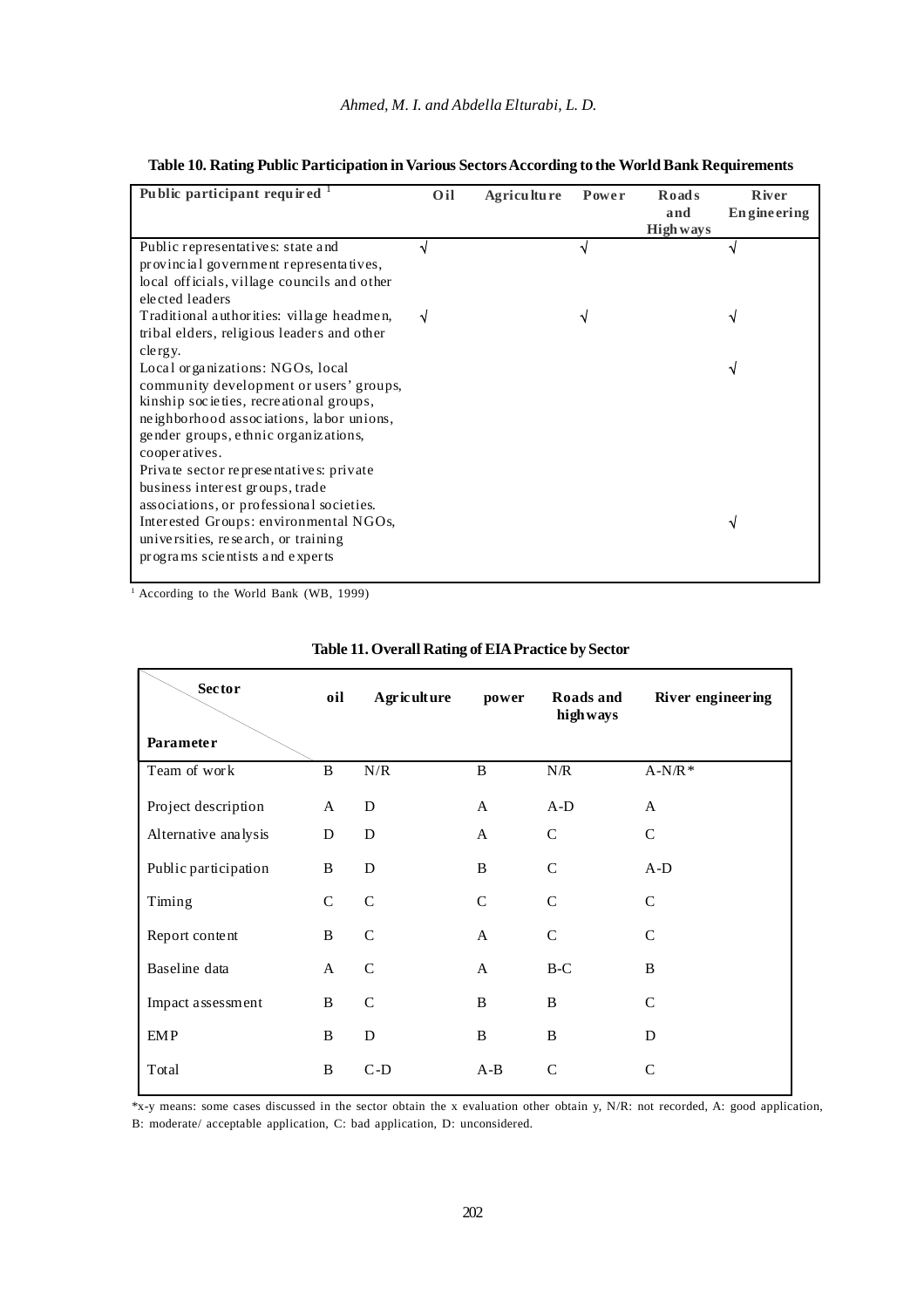2.Poor understanding of environmental endanger among the communities and local authorities.

3.Absence of the Sudanese guidelines which could provide the suitable tools and ways for special local habitants.

4.Untrained teams and lack of high communication skills to contact with people.

5.Aggressiveness and uncooperative attitude of some local habitants for new projects.

6.Illiteracy and fear of sharing in such negotiations.

7.Technical and foreign language use in the EIA limited the wide rang of participation.

8.No contributions with other firms or specialist were conducted in EIA process.

Most of the major projects were governmental; this caused a strong feeling of broad authority and needlessness to local consultation or other authorities' contributions.Most of the EIA reports refer to the Sudanese environmental act and regulations. As there were no local guidelines to be followed, most of the reports were based on the international guidelines and best practices. The use of international have contributed positively to the quality of EIA reports reviewed when used and this is, in many ways, associated with foreign consultants who brought best practice along with extensive EIA experience. The oil and power sector EIA reports were of superior quality since the oil and power companies allocate reasonably higher amount of funds for the EIA. It was also observed that the EIA reports that came in a feasibility study context were of lower quality than the stand alone EIAs, however, feasibility study ensure proper EIA timing and facilitate the integration of EIA recommendations in the project design. According to the above discussion Table 11 shows the overall rating of the authors of the Sudanese practices in each sector.

## **CONCLUSION**

In general, the performance of the EIA reports in Sudan is relatively good, taking in mind these assessments were done in an absolute absence of any guidelines. Although there were some notable variations between the different sector practices, the EIAs performances in each sector were generally close. These variations in sectors practices were mainly due to the financing and facilities provided to the team or agency leading the work; this was absolutely obvious when comparing the oil and power practices with road or agricultural practices. Advantageously, EIA practice is becoming more popular in Sudanese development planning.

According to the findings of this paper, the following can be recommended to enhance the Sudanese EIA practice and effectiveness:

- Come up with sectoral Sudanese guidelines, establish monitoring system and strengthen environmental authorities and NGOs to play a role in enforcement.
- Build capacity in EIA and promote the use of various impact assessment tools.
- Support public participations and integrate in the decision making process.

## **ACKNOWLEDGEMENT**

This paper is a part of an ongoing research effort by the first author focusing on EIA practice in the Sudan and the Nile basin countries at the department Civil Eng., University of Khartoum, Khartoum, Sudan. The paper relied a great deal on the findings of the MSCE research thesis of the second author. The research has been supported by many national consulting firms in the field of environment in Sudan specially the University of Khartoum Consulting Corporation (UKCC) and the invaluable support of the HCENR in providing information and EIA studies and statistics. Dr Osman Mirghani Ali of the Institute of Environmental Studies, University of Khartoum, Sudan has provided many EIA reports and valuable Assistance.

#### **REFERENCES**

ADB, (2001). Environmental and Social Assessment Procedures for African Development Banks. African Development Bank.

Ahmad B. and Wood C. M. (2002). A comparative evaluation of the EIA systems in Egypt, Turkey and Tunisia. Environ Impact Assess Rev., **22**, 213-34.

Ali, O. M. (2002). EIA from Sudanese Perspective. (In UNEP-ETB. Environmental Impact Assessment Resource Manual, Section B, pp.1-6). UNEP.

Ali, O. M. (2007). Policy and institutional reforms for an effective EIA system in Sudan. Journal of Environmental Assessment Policy and Management, **9 (1)**, 67-82.

Canter, L.W. (1996). Environmental Impact Assessment. 2nd Ed. McGraw-Hill Inc., Singapore.

Fuller, K. (1999). Quality and quality control in environmental impact assessment. (In: Petts J, editor. Handbook of environmental impact assessment, 2. Environmental impact assessment in practice: impact and limitations. Oxford, Blackwell, 55-82).

Government of Sudan, (2005). The Comprehensive Peace Agreement between the Government of the Republic of Sudan and the Sudan People's Liberation Movement/Army. Nairobi, Government of Sudan.

Government of Sudan (2005) (b). The Interim National Constitution of Sudan. Nairobi, Government of Sudan. EC, (1999). Guidelines for the Assessment and Indirect and cumulative impact and interaction. European Commission.